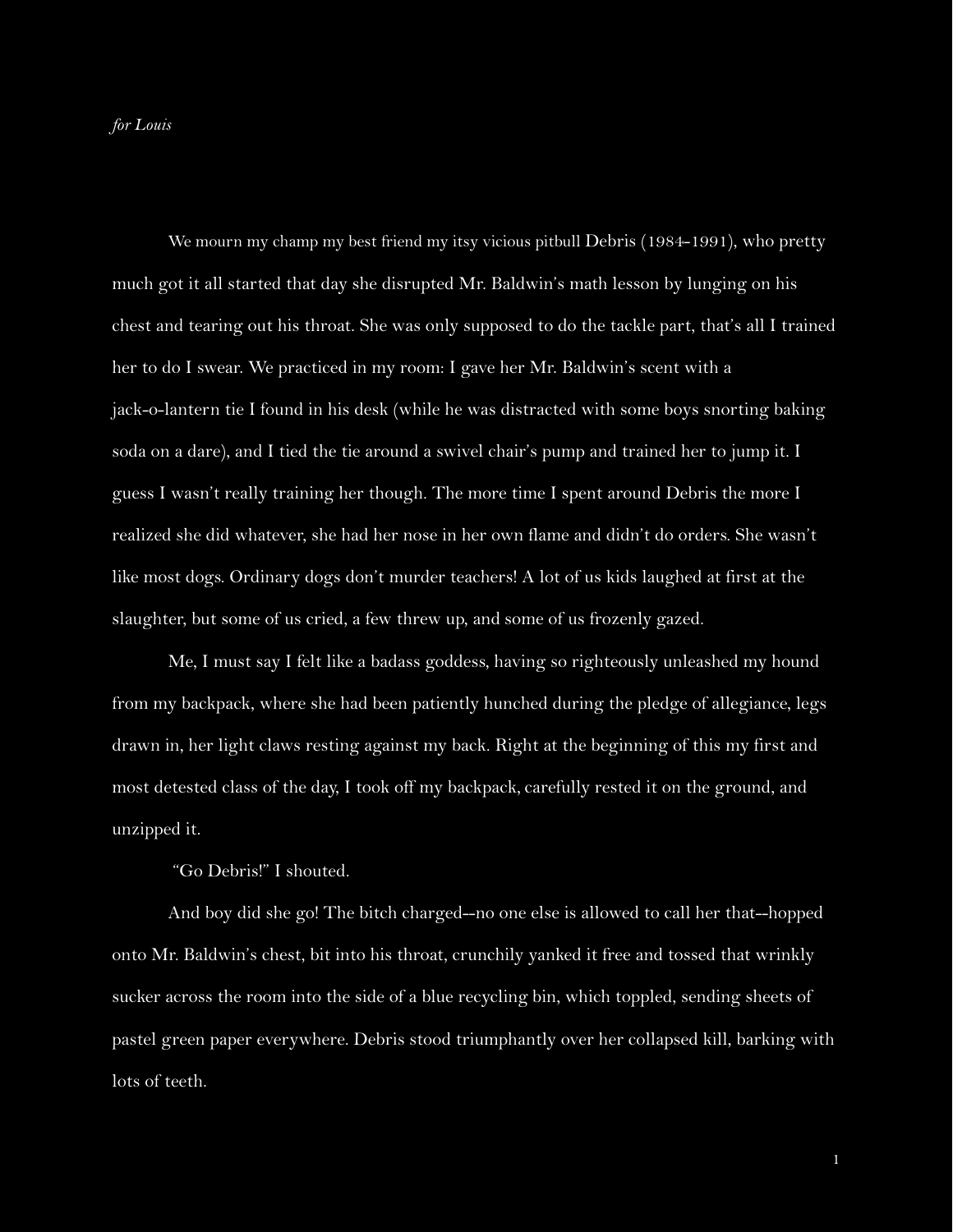Thus auspiciously began a body count I sometimes consider impressive, sometimes regrettable, depending on my mood. That was in 1986. I was 13. At this point Debris and I had been together for only two weeks.

Of course I didn't give a shit about Mr. Baldwin. That guy was a creep. Crushed on this cheerleader girl with his godforsaken acoustic guitar. Gave all the girls sketchy looks, even me. And if you asked to use the bathroom he'd say you had to tinkle and like what is that, I hate that, the word tinkle it gives me the creeps. Anyone says that to me now I'd kill him for sure. I'm not ashamed to say after Debris iced him they found me barking, trying to sync up with my dog, and kind of emphatically pumping my fists. All the other kids left us by ourselves because they were fool cowards and got scared. I'm not sure how long Debris and I barked together.

My parents and the pigs came, two sides of the same coin really. They had animal control ready, but the adults were even more scared than any of the kids were. They crept into the room almost like they were bashful. Animal control guy holding out his catch pole, its loose collar like a noose. Pig's twitchy hand hovering over his holster. My tired-eyed parents holding out their arms, offering soulless hugs.

"Get away from that dog." My dad commanded.

Debris bubbly growled.

"It's not safe." My mom urged.

Their faces said the same thing: *stop embarrassing us.*

They cornered us against a window, so I grabbed the nearest chair and wildly swung for glass. The crack blast of it made a cloud of loud shatter that rained sharp bits. Pig aimed his gun at me. Animal control made a move for Debris. She clapped her teeth at his catch pole and almost bit it. My parents basically shrugged out of the room.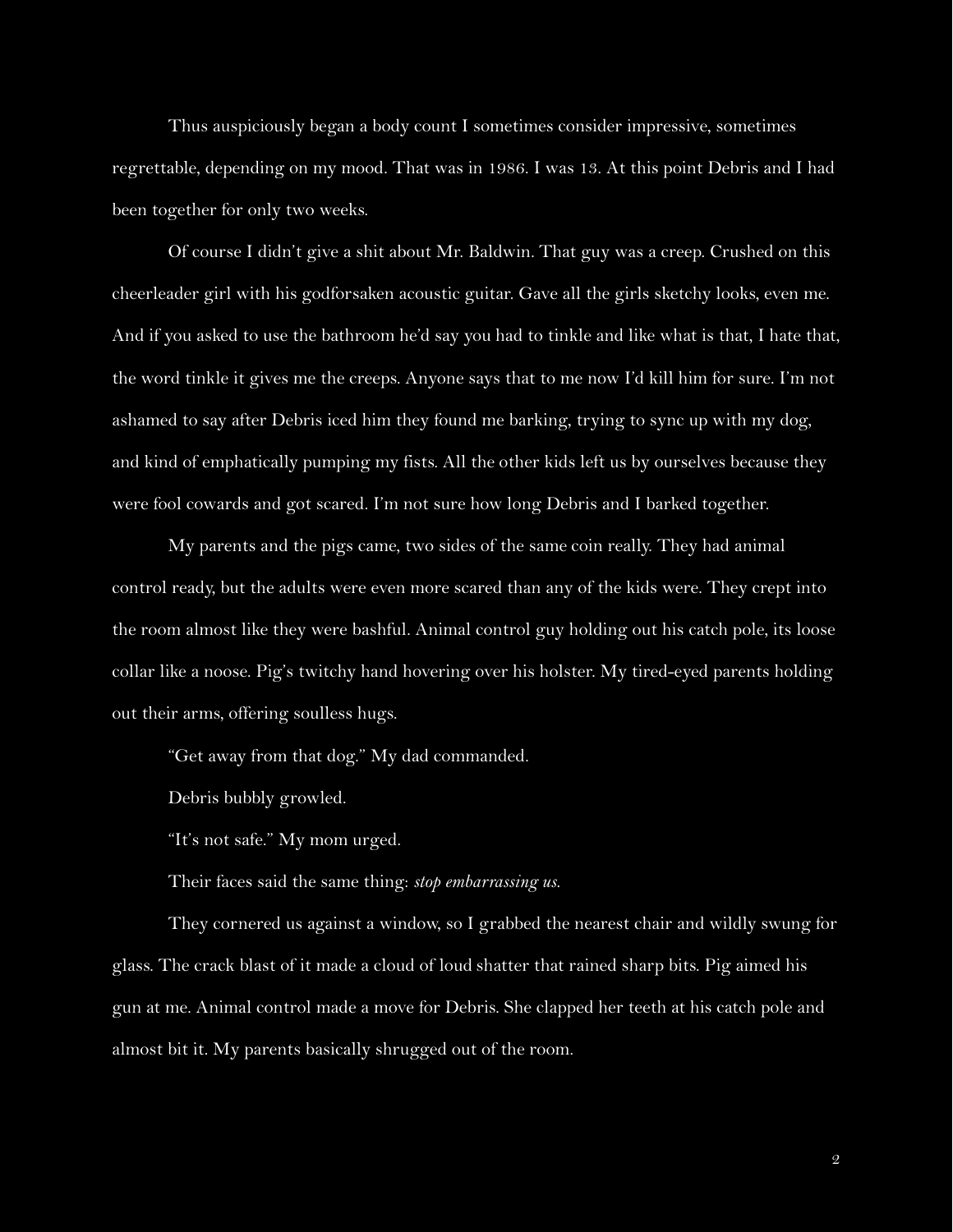Debris and I made it out through my little smash portal without any cuts. Pig and animal control ran after us, chasing us across a soccer field, but we were a lot faster than those panting losers. We easily lost them in the woods that surrounded my school. Those woods will soon be gone. I hear they're fated for subdivision.

I miss her baggy pout, face whitish grey and marked with shadowy pockets, like the moon. We slept in train carts together, heart against heart, our loose hairs getting all over each other. She was the warmest nugget in the world. She was a snorer.

Running away from home is a difficult profession to begin at 13, even though most 13 year-olds think it's a dream job. I'm glad I was smart enough to escape with my backpack. Heavy textbooks reeking of glue got replaced with food stolen from gas stations and corner stores, and it was like even my backpack was happy with this new purpose, like the tent-like fabric of the bag became more relaxed, while its intense neon greens and pinks were dulled into colors more chill by all the outdoor exposure.

But I never would have made it without Debris. Her regular growls were intimidating enough for scumbags or whoever to leave us alone wherever we went. We train-hopped west, whooshing through cities, towns and prairies that were all equally nowhere. Riding on a train like that it feels like you're always falling. Debris often got motion sick. To keep our spirits up, we sang songs made out of howls and barks. My back quickly acclimated to sleeping on hard surfaces.

We made it weeks without any trouble. We'd stop at places for days where I could steal us food and we could bathe in a lake or river. I fished loose clothes from donation bins. Our favorite spots were woodsy pockets near a major road or freeway, someplace where we could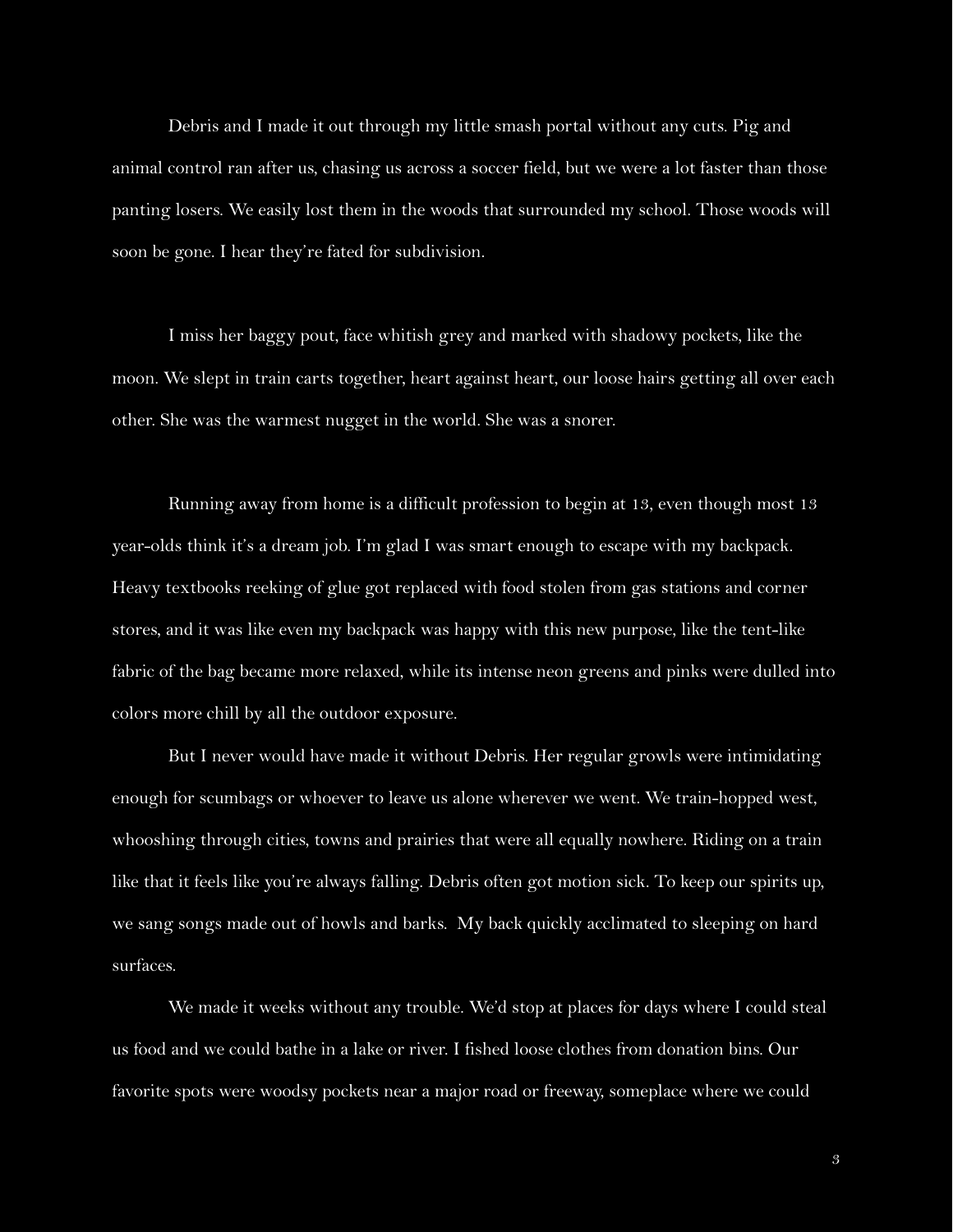hear the hypnotic wind sounds of speeding cars, while I lazed and watched the squirrels and Debris chased them in a frolic. Sometimes she just watched them too. I think she liked them: if she wanted to kill them, they'd be dead. Her frantic bounds toward them were play. I've met so many people who don't know squirrels squawk musically. They'd sing at us all the time, flashing their pollen-like bellies in leapy dances, or hunching their little backs like cats on the hunt. Squirrels are great.

But they weren't all squirrel days on our way to the west. I think it was in Idaho where that pig tried to arrest us. Amazing it didn't happen sooner. I imagine I looked like a dirty little freak. Probably smelled awful too.

This pig catches us eating turkey sandwiches in a park not far from the tracks. He's by himself. We're in a small enough town for solo cops. He said there was a concerned phone call about a maybe homeless girl heading for the park.

I said, "I'm not homeless," and he just goes *uh-huh* in this dickish skeptical way I can't stand.

Debris also hated that tone of voice.

She didn't have much patience either. This pig made a move to grab me, maybe cuff me, I don't know. Debris was all over it. She jumped the pig and like bit off his face.

"Holy shit Debris! Yes!" I remember shouting.

I think she ate the face.

We got out of that place real fast.

I would have been happy living like this indefinitely, riding the rails, forever falling into an addictive unknown, killing teachers and cops that got in our way, but we needed to end up somewhere, and we ended up in a punk squat in L.A, where the epic scope of Debris' ambition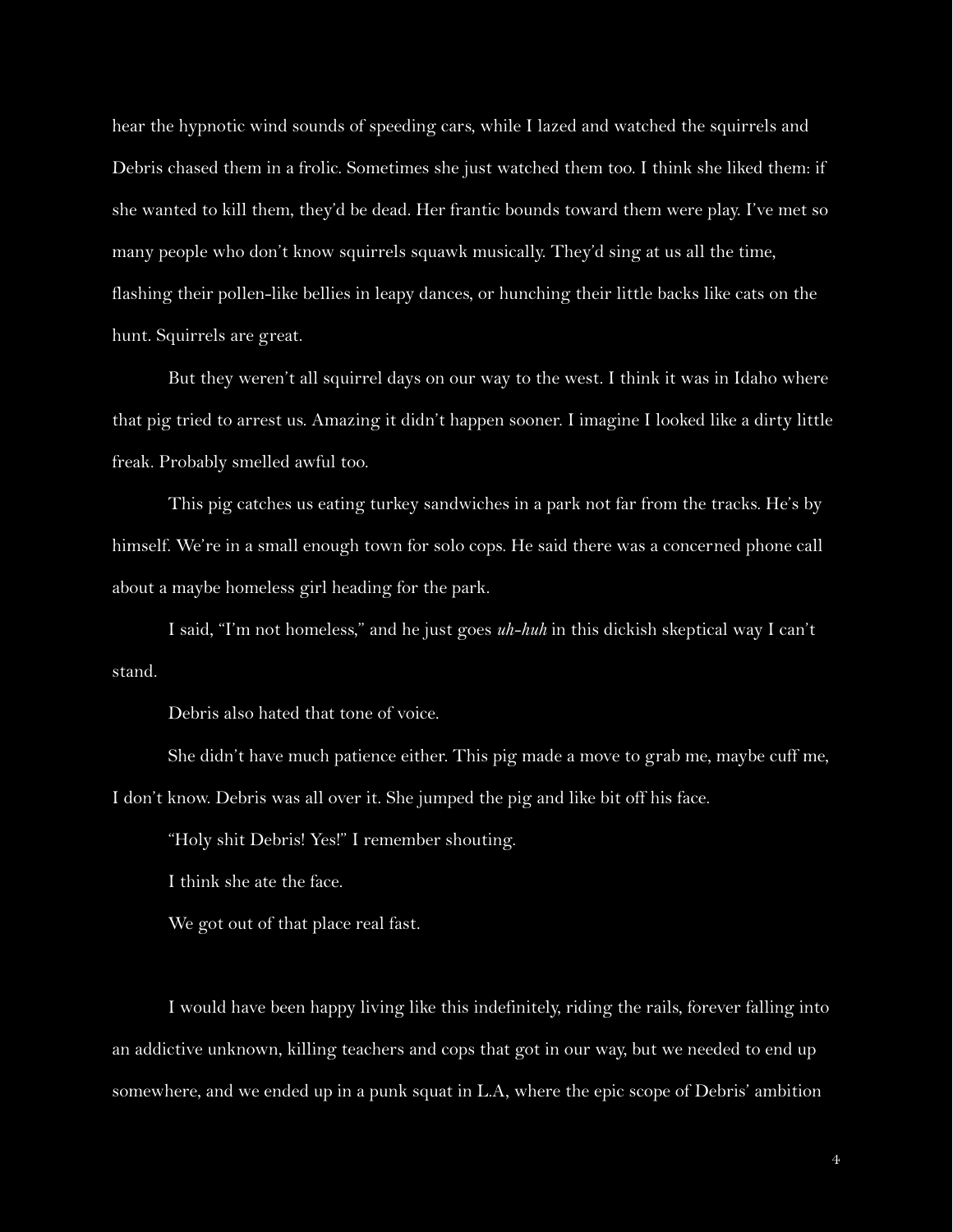began to assert itself. If people were friendly to us, Debris and I would usually also be friendly, although she hated it when people called her small, even if they meant it as a compliment or thought it was cute or whatever. If you called her the smallest pitbull you'd ever seen (and she would be if you saw her), she would snarl. I think she knew that one word, small, and she knew whatever it meant it was an insult to a giant like her.

A lot of punks loved to hear our stories, and we loved to tell them. Debris accentuated all the best parts with barks and hyper, hopping reenactments. Until the end, one of Debris' very favorite activities was storytime by the hacked gas line fireside. That's when her tail would wag the most and I swear her eyes flashed gold. There was a light to her, she was so simply and enthusiastically herself. It was nice to be around. People envied our bond. Honestly I felt like the luckiest girl in the world, because I knew there was a different version of my story without Debris, the reality most punks live, where they have little protection against the cops, shitty thieves, and pervy jerks. Debris saved me from the bullshit world. She saved me from constant self-defense. Every day we were together I felt so lucky.

It didn't take long for her to get noticed by some aspiring musicians, two scrappy punks, friends of a hen who took us under her wing, her name was XC. She was the one who secured us a spot in the squat, impressed with my age and Debris' rage. The punks had a drumset and a guitar. In search of a bassist, they decided instead to take on a dog, convinced Debris could be trained into some basic vocalist tricks. What they really wanted was her presence. The divine swagger and indolent bearing always teetering on spitting electric fury. It was so ideal especially because they didn't want to write lyrics. Why waste time with words? Their music was going to be pure raw. True hardcore! They said.

Debris enjoyed the attention. Their first band practice was their very best performance, I'm sorry but that's the absolute truth. It was in an impoverished mother's cluttered modest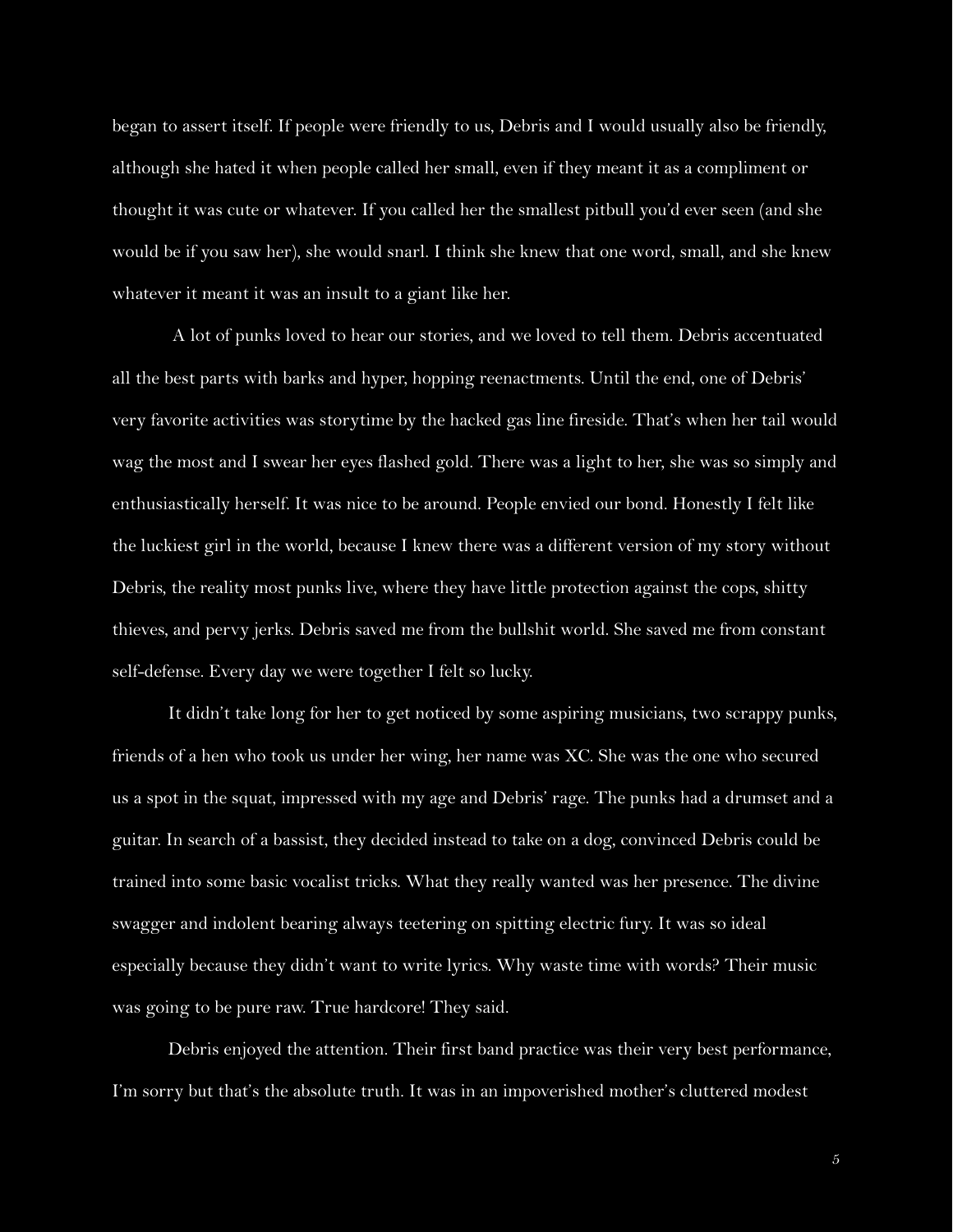garage, where they stored their instruments in a gasoline funk. They got a microphone for Debris and she downright wriggled with excitement, loving the encouragement from her bandmates and loving the amplification of her own barks. The boys attempted making melodies around her canine noises, and it was elemental, very punk, the best. XC and I thrashingly danced. This was one of the most beautiful moments of my life, and I can confidently say it was among the best for Debris too.

Spotty practices for two months and they played their first gig. Now we're in 1987. The punks argued about a name until the night of the concert, so they weren't put on the flyers. They played first. It was a crummy house show. Not a particularly successful gig. Bad acid had made the rounds and people were freaking out. Like I saw a man viscerally weeping from sheer existential terror because the singer of A Caustic Guitar (the name they finally settled on) was a dog. And were those actual words she howled? Feedback fuzz obscured, even I thought I started hearing words, mainly "no."

That night I stole a hot dog from the drummer of another band, and he actually tried to throw down about it. No scruples some punks. I was 14! Granted a lot of people thought I was older than I was. I kicked his ass, while Debris barked encouragingly. That was the kind of protector she was: never unnecessary, never extra, there if you needed her.

I still expect to see her around. There are so many things that I've mistaken for her in a blink, a patch of sunlight, a heap of trashed fortune cookies, a pile of pale rocks, anything. It hurts. Nobody else can tell me anything about love.

A Caustic Guitar made a fast name for themselves in the underground scene, more for the gimmick of a pitbull frontwoman than for the music itself. They had songs, or they said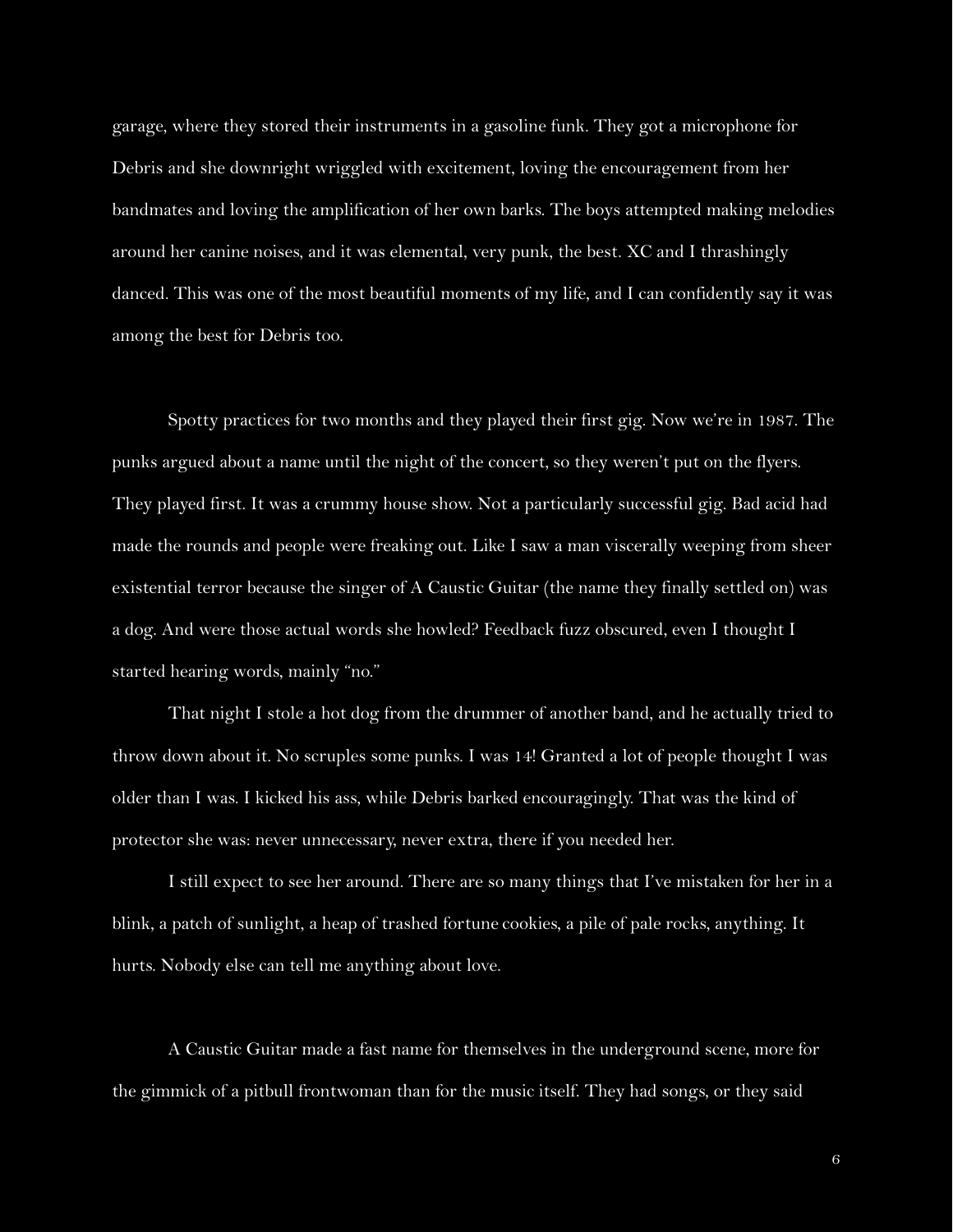they had songs, but the songs changed each time they played them. Debris was a capricious singer and frequently forced the boys to adapt. By 1988 their gigs upgraded to dive bars, always the opening act. With the band, I was allowed inside even though I was a teenager. People bought us booze all the time. It was great. Debris was a legendary fun drunk.

The more popular her band got, the more Debris loved to drink, and I think maybe I should have tried getting her to ease up on the alcohol, but what can I say I was drunk. For two years, though, it did feel kind of perfect. Sure, she killed a handful of people: a nazi who started a fight in a mosh pit, a man who touched me at a bar, there were others I forget. I think there was another nazi she killed at a house show once in 1990, but on that night, despite XC's repeated warnings not to, I took the bad acid (any acid at the shows we went to was bunk, the stuff that tastes like metal), so I was distracted and missed that kill. I wouldn't be surprised if she snuck in a few murders under all of our radars. Maybe that's my hope. If we uncovered another secret murder, it would almost be like she was still alive and killing.

We had plenty of quiet moments too. Rolling along on my skateboard, Debris led us on walks in the dried out L.A. river, leashed for appearances, but the collar was extremely slack around her neck, practically not there. She led the walks through the wild technicolor orange garbage air of the endless city. We never went to a beach. Debris never saw the ocean. She wasn't interested in it. Whined if we ever got too close to the coast. I think she didn't like the smell of salt. She preferred pollution, it was what she knew. While skating I'd carry a fishing pole because I liked the way it felt in my hand and liked to practice some casts, and I had ambitions of becoming skilled with handling it, skillfully tossing my line to steal sunglasses off people or whatever, just to be shitty. I didn't think much about the logistics or like safety concerns of essentially throwing hooks at people, because Debris encouraged it. She'd carry the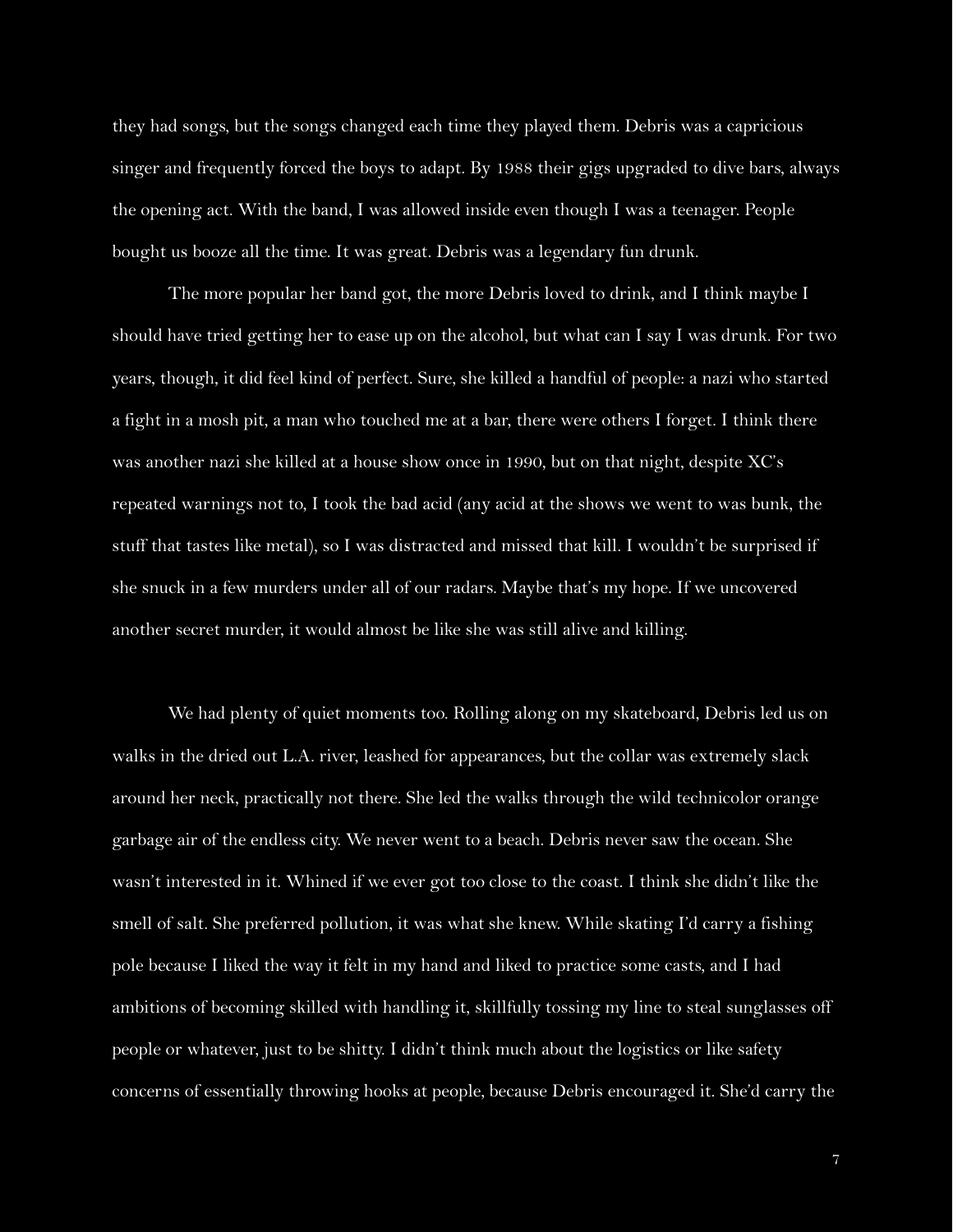fishing pole in her mouth and headbutt my butt to goad me into our walks. I guess it was her idea all along.

Debris didn't listen to much music, despite her involvement in the craft, and despite the punks frequently pushing their beloved hardcore bands. She'd sleep through the songs they played for her, and they'd throw their arms up and say "harsh!"

But she liked this tape XC had from her time squatting in New York City, a band called Y Pants, toy pianos and synths, odd music, not at all like what she performed. Debris would bark along to a song they had about a fly. It was adorable, but it wasn't the kind of thing most the punks we knew would be into. Still, it was what she liked during her down time.

I've been avoiding this part. A Caustic Guitar never should have taken on a bassist. What is a bass anyway? It's just a shity guitar. But the band was fully gaining a devoted following and the band wanted to go bigger. They wanted to explode.

Debris showed her teeth when they introduced her to the bassist. Her tail was slightly down, which basically meant she didn't like the guy, but she didn't hate him either. I hated him and I hate him still. I hope he's in hell, or heaven if that would be more uncomfortable for him.

Then there was the literally short-lived manager, a friend of the bassist and a dweeb the guys trusted for some reason. He claimed he was arranging them a minor west coast tour for the end of 1990, said he got them gigs opening for 7 Year Bitch and The Gits in Seattle. He asked me to write a biography of Debris, for some kind of press release he said. I didn't believe this guy was for real, but I got to work on the biography anyway. I liked the idea. I stole a dictionary, thesaurus, and writing stuff and began putting together her story. I guess that was the beginning of this memorium.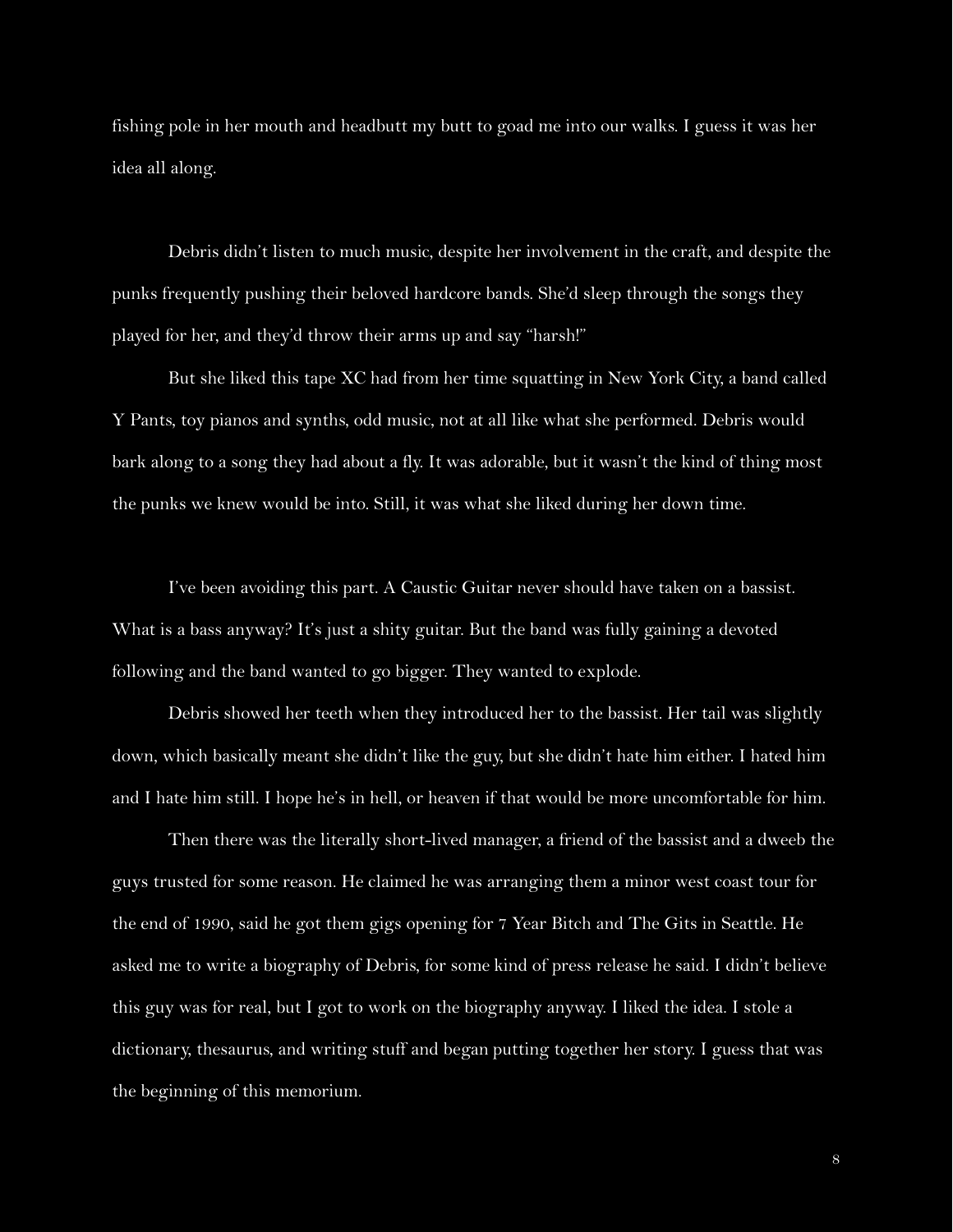Soon the manager's fraud was revealed, the guy didn't have a long con in mind. The time came for their big first tour, and there was no van, no real plan, a shrugging manager saying it all fell through, unconvincingly. He was hoping we'd part with at least a little money before the tour, which is hilarious. We had none. The band planned on stringing him along for years.

After he confessed, and Debris understood what happened, she killed him, but her heart wasn't in it. She crawled onto his lap lazily and he had enough time to look at us all like *what's your dog doing*? Debris calmly tore out his throat and sleepily dropped it to the side. I think she was sad to see her bandmates so sad. She slumped into a mope in the gathering puddle of blood.

However, the band's following remained devoted as ever. Some of their fans claimed they had songs memorized, which was impossible. They began headlining their own house shows and the place would be packed, full of Debris' adorers. I still saw a bright future ahead for her.

But that goddamn bassist. For some reason he didn't get kicked out of the band after his friend turned out to be an asshole. It wasn't long after New Years when the horrible night happened. While I was asleep, the bassist gave Debris heroin, then overdosed himself and good riddance.

I'll be real, Debris was starting to be all about the drugs. She was licking pills out of people's palms at shows, but of course fans took this in stride, all part of the experience. Fans didn't care when she puked and pissed on them, which was common near the end, when we were all cranky and burnt out after our squat burned down and we had to find another one, and we were all too drunk all the goddamn time.

We've calculated that Debris lived 27 years in dog years. Hardly a comfort, but I do think she wanted to die like this, fast, no nonsense, done with the world who needs more, it was too small a world for her anyway. I can't say I was into her funeral service, but it was